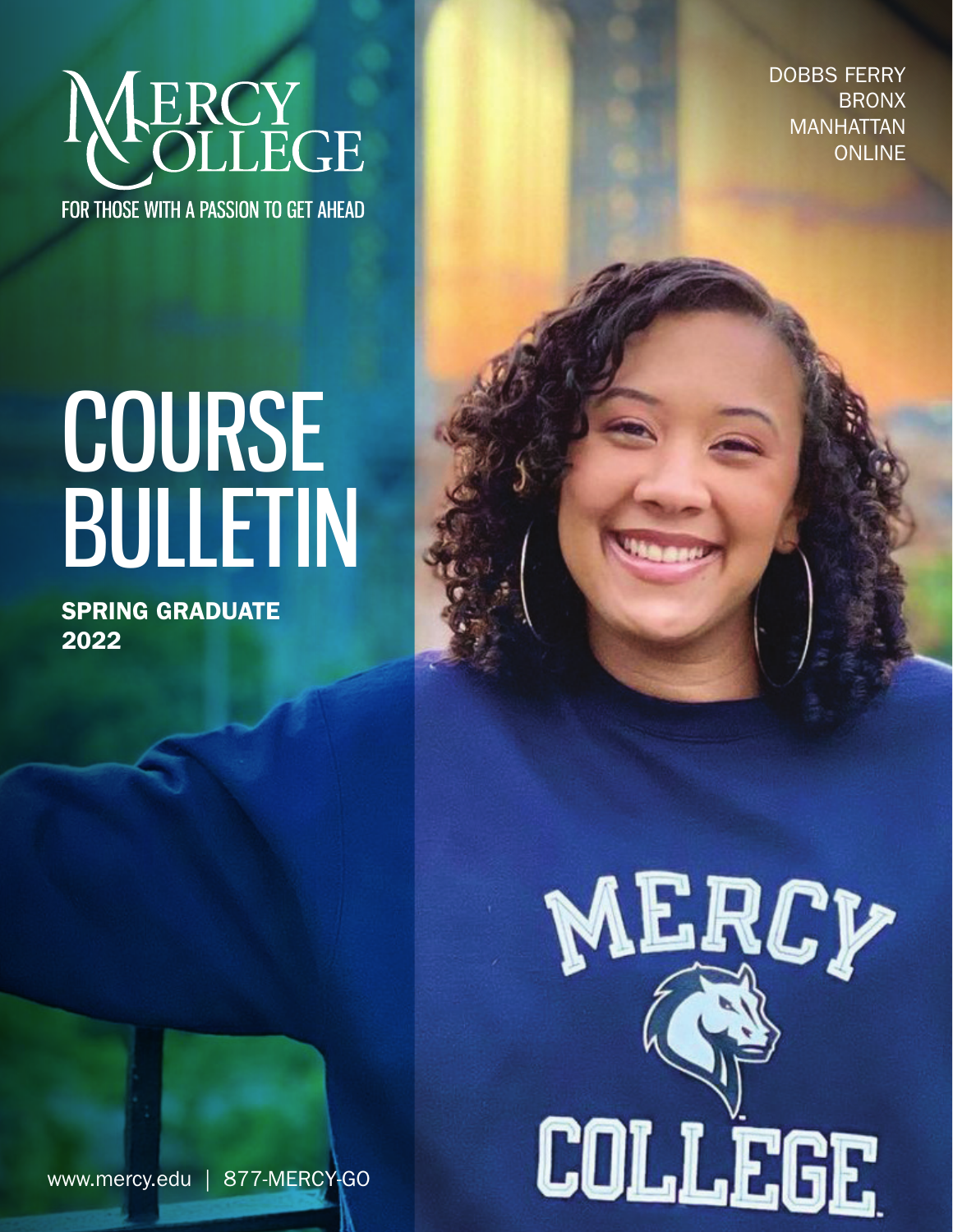# Spring 2022 Graduate Course Bulletin

# Table of Contents

| Payment Policy and Procedures for All Students  8             |
|---------------------------------------------------------------|
|                                                               |
| Tuition And Fees For Summer 2021 - Fall 2021 - Spring 2022  9 |
| Course Fees For Summer 2021 - Fall 2021 - Spring 2022 10      |
|                                                               |
|                                                               |

# How to Search and Register for Classes

- 1. Log into Mercy Connect (**connect.mercy.edu**)
- 2. Select Register for Classes
- 3. Select Look Up Classes
- 4. Select a term (Remember, all undergraduate programs run on as semester schedule), then select submit
- 5. Select Advanced Search
- 6. Filter results for your preferences. Remember to select the campus you prefer to take classes on. For online classes, select Distance Learning
- 7. Select Section Search
- 8. Select the class that works best for your schedule. Remember that R=Thursday, so if a class is listed as TR it meets on Tuesdays and Thursdays.
- 9. Check off the corresponding box on the far left-hand side
- 10. Scroll to the bottom of the search results and select Register

# **Please consider the following:**

- You will not be able to register for over 16 credits without authorization.
- Contact your PACT or COP advisor and they can request this on your behalf
- You will not be able to register for classes that have time conflicts with other classes.
- You can add yourself to the waitlist of a full class



This bulletin is current as of the print date of October 25, 2021. For the most up to date class schedule, registration, payment and refund policies please check online at www.mercy.edu

Mercy College reserves the right to revise or change its academic calendar, rules, charges, fees, schedules, courses, requirements for degrees and any other regulations, policies or practices affecting students whenever considered necessary or desirable. The foregoing changes may include, without limitation, the elimination of courses, and programs.



555 Broadway Dobbs Ferry NY, 10522

1-877-MERCY-GO www.mercy.edu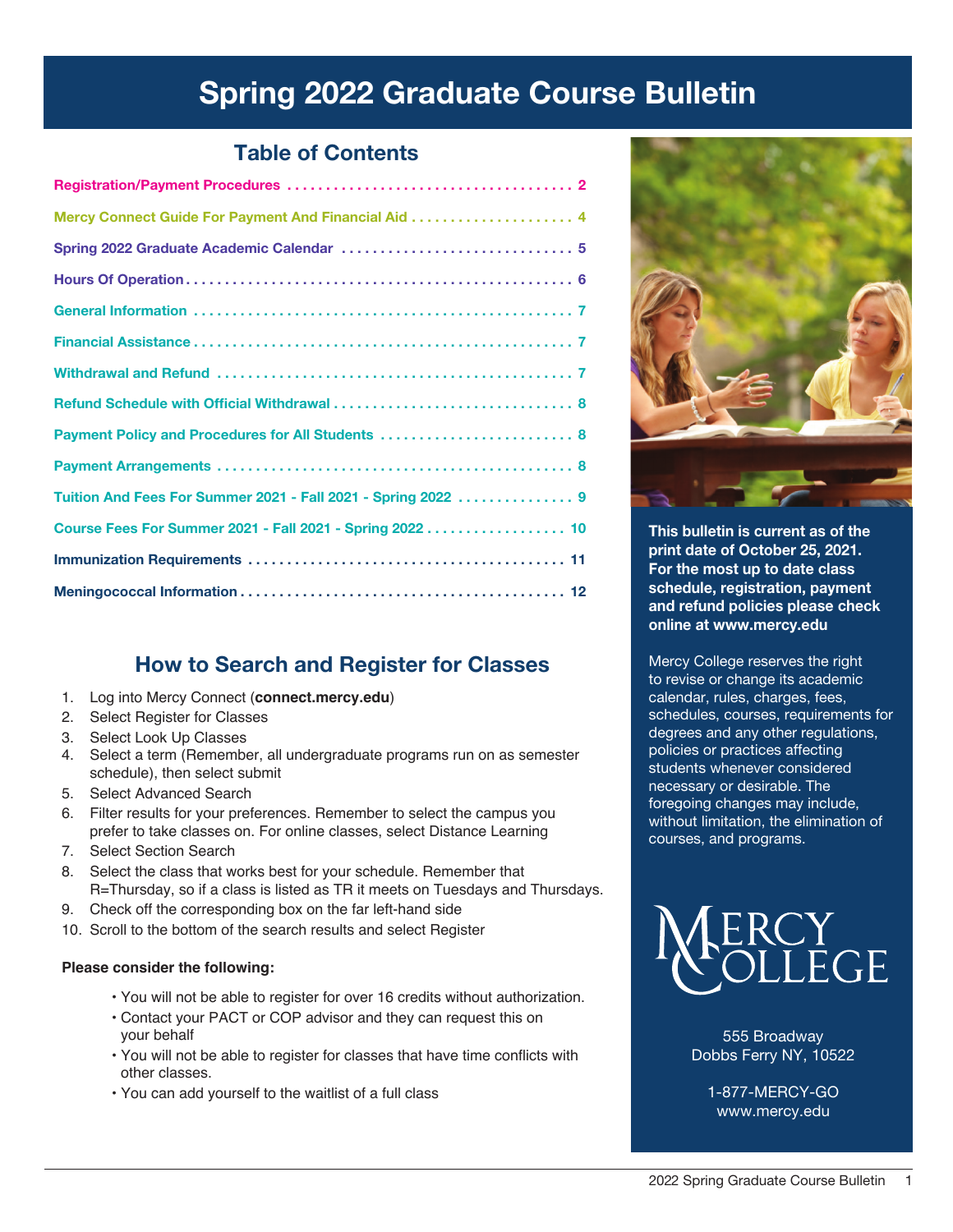# *In-person and Web registration begins on Wednesday, November 3, 2021.*

- You must be in FULL compliance with the New York State Immunization Laws as well as the College's COVID-19 vaccination policy. Submit NYS required immunizations to the Office of the Registrar and COVID-19 vaccination records to the Office of Health & Wellness.
- Make and keep an appointment with your mentor or program director to go over your degree requirements and review your transcript on Mercy Connect. If you have transfer credits, pay particular attention to your transfer work, and make sure that you do not enroll in a course for which you have already received credit.
- Review available courses through Mercy Connect.
- Check prerequisites and registration restrictions for each course in which you plan to register by clicking on the CRN and then clicking on the course title. This will tell you the prerequisite.
- Make a list of the courses in which you plan to enroll using a Registration/Schedule Worksheet.
- Clear any holds that prevent registration. Your holds status is available via Mercy Connect by selecting the student tab, then selecting "view holds." If you have any questions about your holds, contact the Office of Enrollment Management at 1-888-464-6737.
- If you intend to use Financial Aid (grants and loans), you MUST file the 2020-21 Free Application for Federal Student Aid (FAFSA). The Office of Enrollment Management will give priority to those who filed by February 15, 2020. If you have not received an award notification prior to the beginning of the semester, please visit the Office of Enrollment Management at your home campus IMMEDIATELY.
- All payment arrangements must be completed by Semester: December 29, 2021 Trimester: December 24, 2021 Quarter: February 1, 2022

For questions on your holds, call 1-888-464-6737.

We are here to help You!

# To proceed with registration:

- Either process your registration online (see procedures below) or take your registration form, signed by an advisor, to the Office of Enrollment Management to complete your registration.
- You will be required to complete a Student Acknowledgement Statement and Method of Payment Information Form. This will be used to assist you in completing your payment arrangements for the fall term.
- If you have changed your address, submit your change of address request form at the Office of Enrollment Management at your local campus or fax it to 914-674-7516.

## After you have registered:

- Print your schedule via Mercy Connect.
- Follow through with your payment/financial aid procedures. You may pay online via Mercy Connect. After you have registered:

# Web Registration

#### Registration Instructions for Mercy Connect

Online students who live in the Tri State area must follow the New York State Immunization Law. You can upload your proof of immunization to the Office of the Registrar at https://mercy.formstack.com/ forms/immunization\_file\_upload.

- After logging into Mercy Connect select the Administrative Services tab at the top of the page. (If you have trouble logging into Mercy Connect, pleae contact the Helpdesk at helpdesk@mercy.edu or 914-674-7526.)
- To register for classes, choose Student and Financial Aid.
- On the Student and Financial Aid page, choose Registration to view the Registration Menu.
- You must **select a term** before you can access the options on the Registration Menu. Click Select Term on the Registration Menu.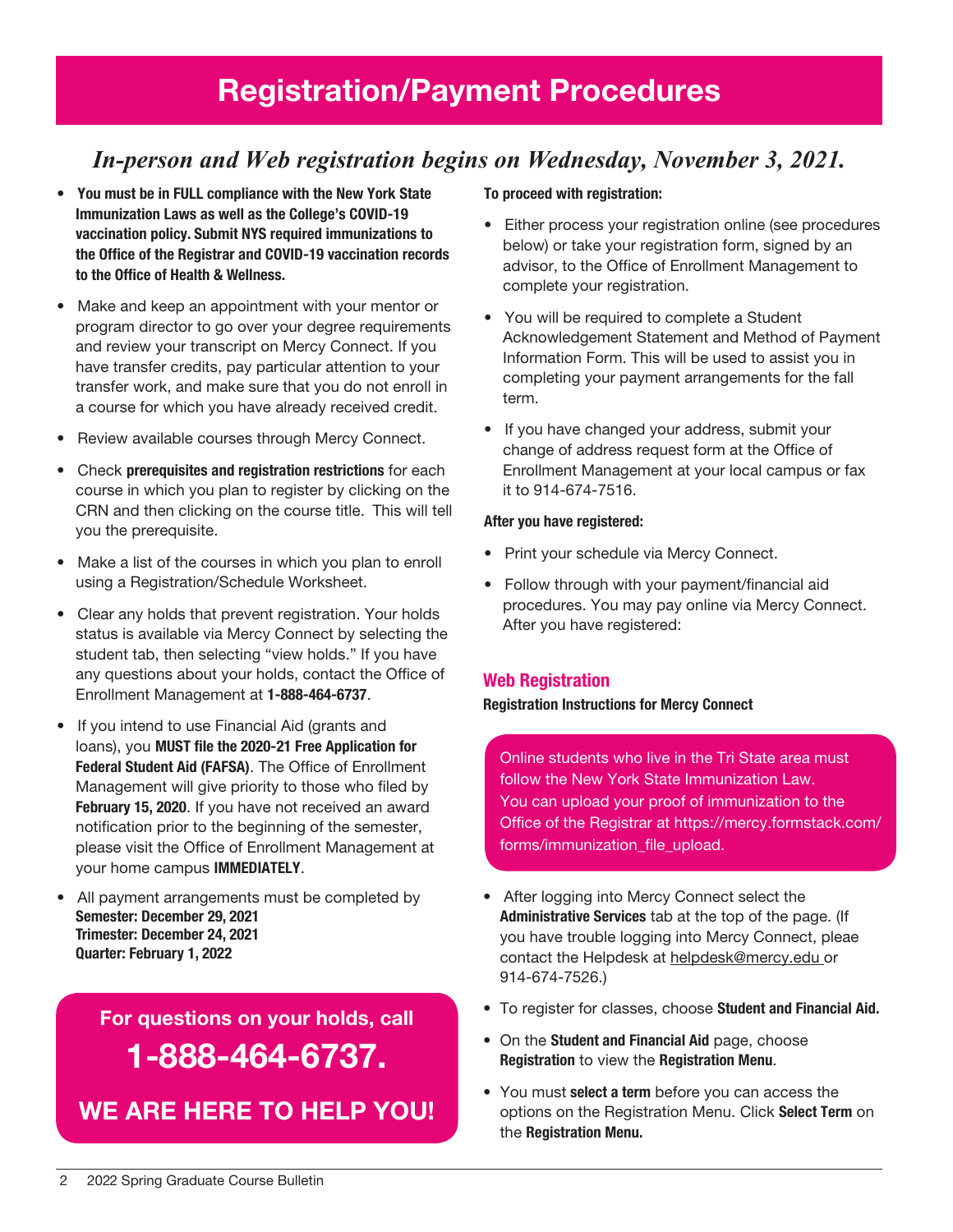- Spring 2022 Trimester (OT & PT)
- Spring 2022 Quarter (Accounting, Health Service Mgmt., Human Resources, Internet Business, MBA)
- Spring 2022 Semester for all other programs

Highlight the term, and click the Submit Term button. This will return you to the Registration Menu.

- The first time you select add or drop classes for a term you will be required to complete a Student Acknowledgement Statement and Method of Payment Information Form. This information will be used to assist you in completing your payment arrangements for the spring term.
- If you want to search for classes, click the Class Search button at the bottom of the page. This brings you to the Look Up Classes page. On this page, you can search for classes using specific criteria. You must select the subject name and any other criteria you wish to specify (course number, campus, etc.) however only the subject name is required. After selecting the criteria, click Class Search.
- On the Look Up Classes page, a listing of classes fitting the criteria you specified will appear. Class information, such as dates, days, time, campus, and seats available will appear for each class listing. If you wish to register for a class, check the box in front of the CRN and click Register. If there is a C in the box, the class is closed. If there is an X in the box it has been cancelled. If you are on hold you will not be able to check any boxes.
- If you do not have to look up classes because you already know the Course Reference Number (CRN) choose Add or Drop Classes from the Registration Menu. Then enter the CRNs in the boxes (one CRN per box). After entering the CRNs click the Submit Changes button. (If you receive an error message on the Add/Drop Classes page, check your schedule of

classes or contact your advisor.)

- To Drop a Class In the second column, 'Action' there is a window with a down arrow. Click on the arrow and a message should appear indicating 'Web Drop'. Click this and then at the bottom of the form click on 'Submit Changes'. If the message (web drop) does not appear in the window the period for dropping through the web is over and you should contact your advisor. Please see Withdrawals and Refunds.
- You can view your schedule by clicking **Detail** Schedule on the Registration Menu. To get to the Registration Menu, click the menu icon on the toolbar located in the top right corner of the page. If you want to print your class schedule, click the printer icon on your web browser's toolbar.

Before you logout, click on Account Summary from the Student Account menu under Student and Financial Aid. Make sure you have made the necessary arrangements to cover your tuition using grants, loans, payment plan, etc.

# We are here to help you:

Graduate Advising: contact your mentor or program director

Registration Holds: Student Services Support Center at 1-888-464-6737

Financial Aid: Student Services Support Center at 1-888-464-6737

Graduate Academic holds: contact your School Dean

Computer helpdesk: helpdesk@mercy.edu or 914-674-7526

| <b>Subject, Course #, Title</b> | <b>CRN Number</b> | <b>Credit</b> | <b>Day</b> | <b>Time</b> |
|---------------------------------|-------------------|---------------|------------|-------------|
|                                 |                   |               |            |             |
|                                 |                   |               |            |             |
|                                 |                   |               |            |             |
|                                 |                   |               |            |             |
|                                 |                   |               |            |             |
|                                 |                   |               |            |             |
|                                 |                   |               |            |             |
|                                 |                   |               |            |             |

## Registration/Schedule Worksheet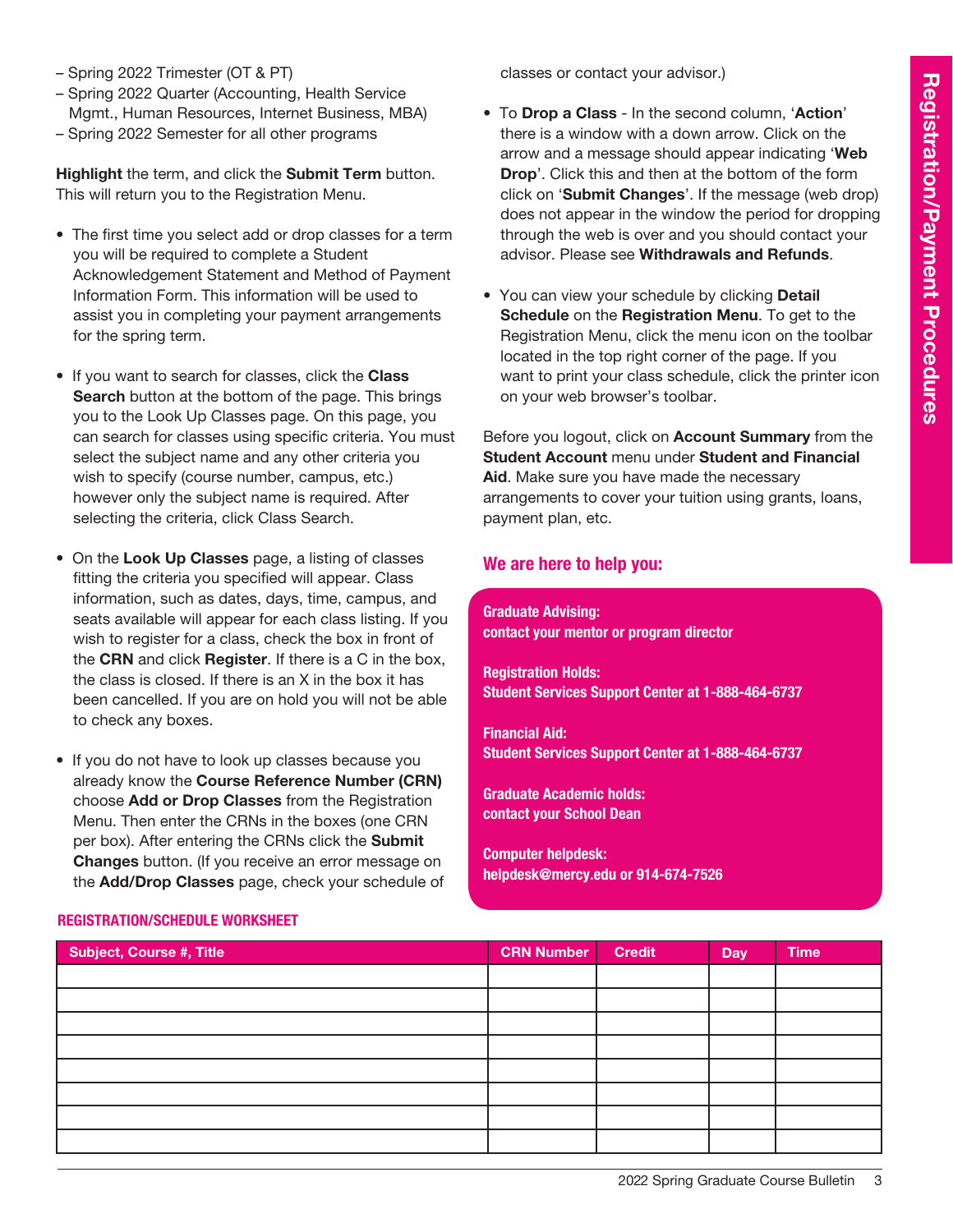# Mercy Connect Guide for Payment and Financial Aid



# ...your gateway to the **Mercy College community**

# OBTAINING YOUR MERCY COLLEGE CONNECT ACCOUNT

- 1. Navigate to http://connect.mercy.edu
- 2. Click on "Get your Username and Password" on the left
- **3.** Enter the required information, and click SUBMIT.
- 4. This will provide you with your Username and PIN number for Mercy Connect and Blackboard, the College's online course system

# ACCESSING YOUR STUDENT ACCOUNT

- 1. Go to http://connect.mercy.edu
- 2. Click on "Get your Username and Password" on the left
- **3.** Click on the Academic Services tab at the right side of the page
- 4. Select Administrative Services
- 5. Select Student & Financial Aid
- 6. Click on "Student Account"
- 7. Select Term to review current charges and financial aid package

# Mercy College homepage to obtain entrance/exit counseling:

- 1. Go to Mercy College Homepage at www.mercy.edu
- 2. Go to Admissions & Financial Aid
- **3.** Click Get Financial Aid
- 4. Scroll to the bottom and Click Financial Aid Forms
- 5. Select the respective links for Entrance or Exit Counseling

# Cancellation and Schedule Change Policy

The College reserves the right to revise, change schedule or cancel any course whenever considered necessary or desirable. Course cancellation information is posted in Mercy Connect. Students are also notified via Mercy Connect e-mail.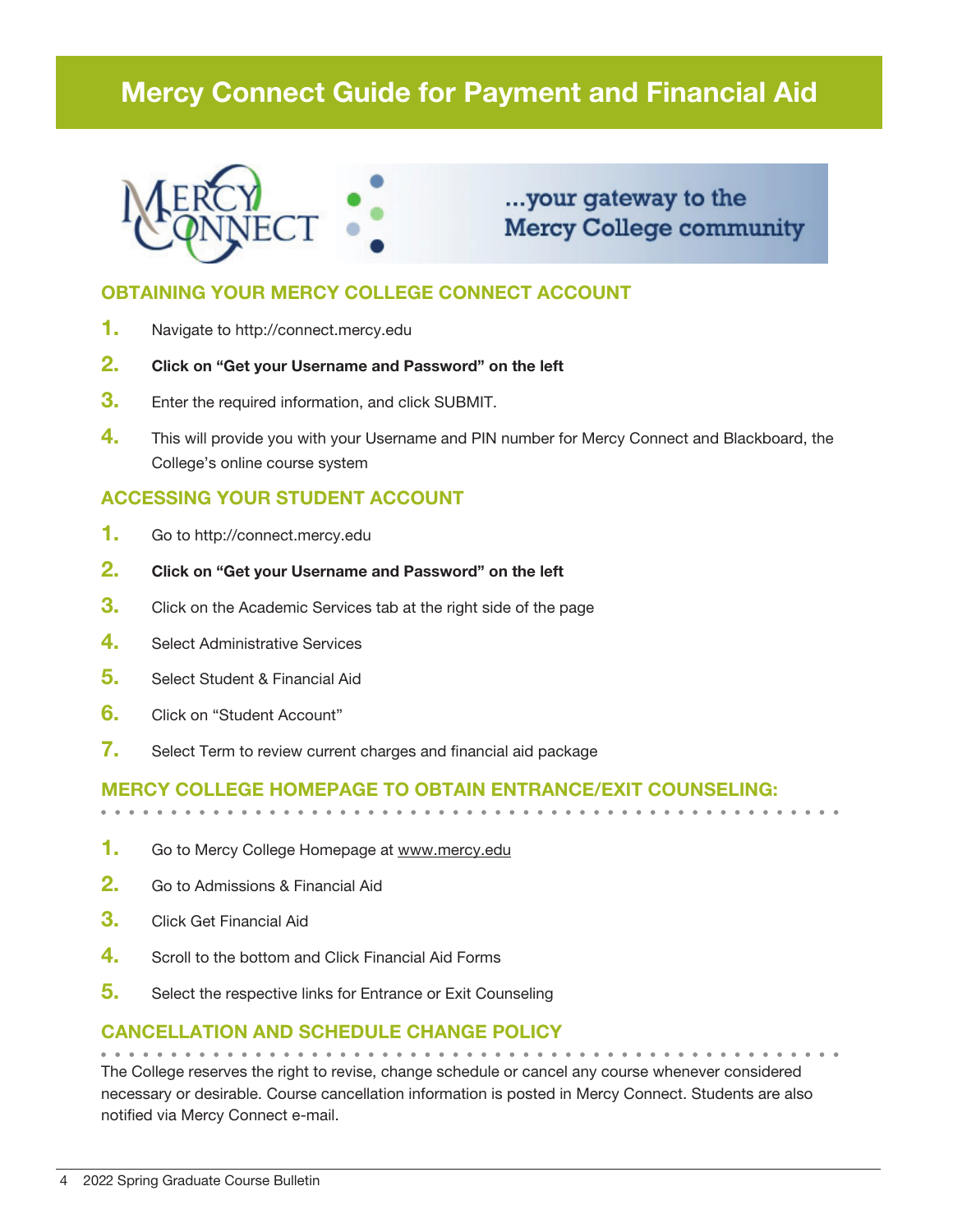# Spring 2022 Graduate Academic Calendar

All terms follow the schedule for observed Federal holidays, as outlined in the term A schedule.

## TERM A (15 Week Semester) Wednesday, January 19 – Monday, May 10

*Communication Disorders, Computer Science, Cybersecurity, Counseling, Education, English Literature, Marriage and Family Therapy, Mental Health Counseling, Nursing, Physician Assistant, Psychology, School Psychology, All Education Programs* 

| Monday, January 17    | Martin Luther King, Jr. Day: College Holiday                      |
|-----------------------|-------------------------------------------------------------------|
| Wednesday, January 19 | Spring Term A Begins                                              |
| Tuesday, January 25   | Last Date for Registration and Change of Program                  |
| Monday, February 21   | Presidents Day: College Holiday                                   |
| Wednesday, March 9    | Faculty Seminar Day: Only Classes Beginning at or after 4 PM Meet |
| Tuesday, March 15     | Last Day for Course Withdrawal with a "W"                         |
| Monday, March 21      | <b>Spring Recess Begins</b>                                       |
| Monday, March 28      | Classes Resume                                                    |
| Tuesday, May 10       | Spring Term A ends                                                |
| Wednesday, May 18     | Commencement Day One                                              |
| Thursday, May 19      | Commencement Day Two                                              |
| Friday, May 27        | College Holiday                                                   |
| Monday, May 30        | Memorial Day: College Holiday                                     |

# TERM R (15 Week Trimester) Friday, January 7 – Sunday, April 24

# *Occupational Therapy, Physical Therapy*

| Friday, January 7    | Spring Term R Begins                                              |
|----------------------|-------------------------------------------------------------------|
| Monday, January 17   | Martin Luther King, Jr. Day: College Holiday                      |
| Sunday, January 23   | Last Day for Registration and Change of Program                   |
| Thursday February 24 | Last Day for Course Withdrawal with a "W"                         |
| Wednesday, March 9   | Faculty Seminar Day: Only Classes Beginning at or after 4 PM Meet |
| Monday, March 21     | <b>Spring Recess Begins</b>                                       |
| Monday, March 28     | <b>Classes Resume</b>                                             |
| Sunday, April 24     | Spring Term R Ends                                                |

## TERM Q (10 WEEK QUARTERS) Tuesday, February 22 - Sunday, May 8

*Business Administration, Business Analytics, Health Services Management, Human Resource Management, Organizational Leadership, Public Accounting*

| Tuesday, February 22 | Spring Term Q Begins                                              |
|----------------------|-------------------------------------------------------------------|
| Monday, February 28  | Last Day for Registration and Change of Program                   |
| Wednesday, March 9   | Faculty Seminar Day: Only Classes Beginning at or after 4 PM Meet |
| Monday, March 21     | <b>Spring Recess Begins</b>                                       |
| Monday, March 28     | <b>Classes Resume</b>                                             |
| Wednesday, April 6   | Last Day for Course Withdrawal with a "W"                         |
| Sunday, May 8        | Spring Term Q Ends                                                |

# TERMS V & X – (6 Saturdays) Saturday, January 29 – Saturday, May 7

#### *Education*

- V 1/29; 2/12; 2/26; 3/12; 4/9; 4/30
- X 2/5; 2/19; 3/5; 3/19; 4/9; 5/7

\*See refund table on page 8 for financial liability.

THE COLLEGE RESERVES THE RIGHT TO EXTEND ANY TERM IN THE EVENT OF CLASS CANCELLATIONS DUE TO WEATHER AND/OR OTHER EMERGENCY.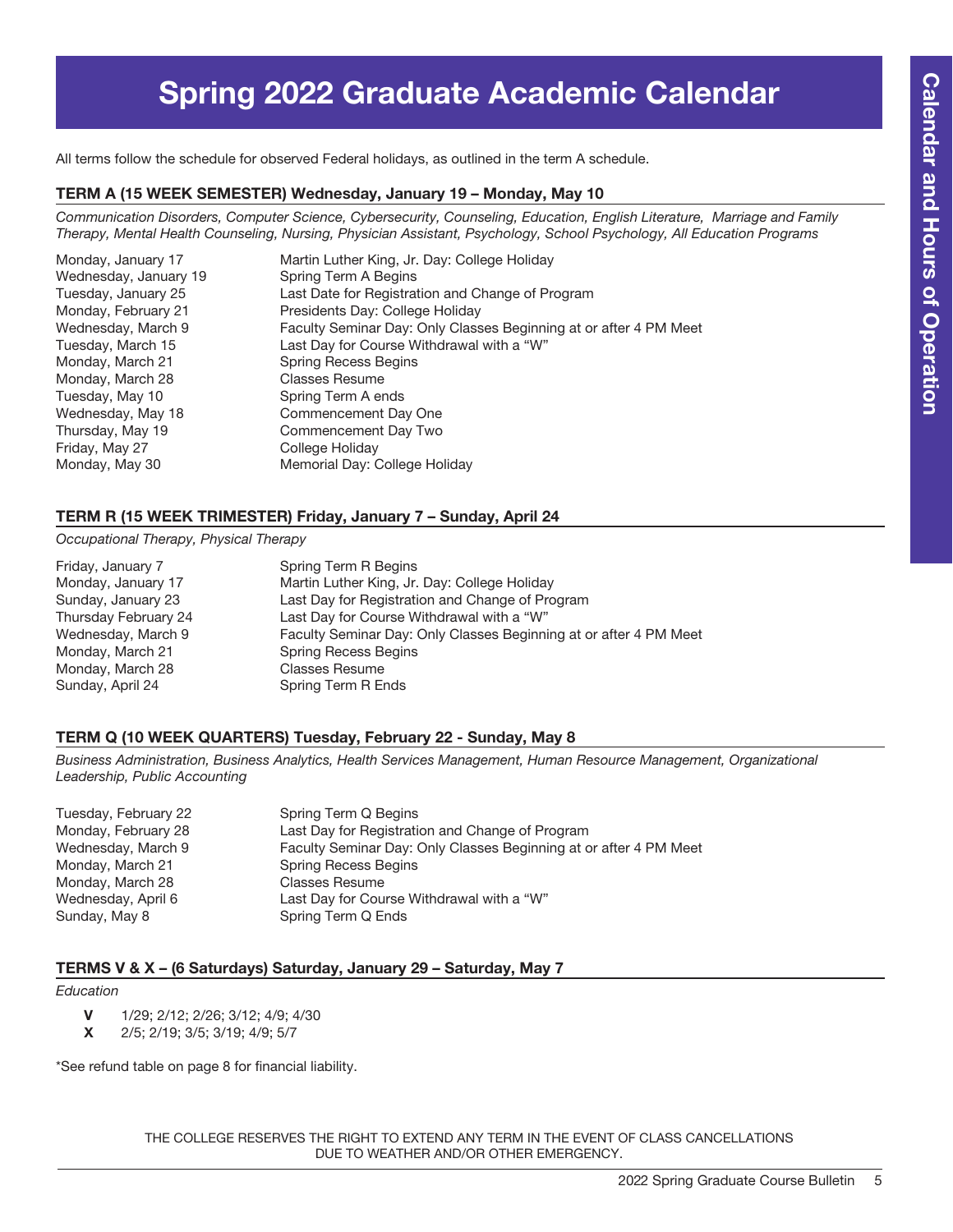| <b>HOURS OF OPERATION</b> |                       |                   |                                   |  |
|---------------------------|-----------------------|-------------------|-----------------------------------|--|
|                           | <b>Admissions</b>     | <b>PACT</b>       | <b>Student Financial Services</b> |  |
| <b>Dobbs Ferry</b>        |                       |                   |                                   |  |
| Monday                    | 9:00 am - 7:00 pm     | 9:00 am - 7:00 pm | 9:00 am - 7:00 pm                 |  |
| Tuesday                   | 9:00 am - 7:00 pm     | 9:00 am - 7:00 pm | 9:00 am - 7:00 pm                 |  |
| Wednesday                 | 9:00 am - 7:00 pm     | 9:00 am - 7:00 pm | 9:00 am - 7:00 pm                 |  |
| Thursday                  | 9:00 am - 7:00 pm     | 9:00 am - 7:00 pm | 9:00 am - 7:00 pm                 |  |
| Friday                    | $9:00$ am - $5:00$ pm | 9:00 am - 5:00 pm | $9:00$ am - $5:00$ pm             |  |
|                           |                       |                   |                                   |  |
|                           |                       |                   |                                   |  |
| <b>Bronx</b>              |                       |                   |                                   |  |
| Monday                    | 9:00 am - 7:00 pm     | 9:00 am - 7:00 pm | 9:00 am - 7:00 pm                 |  |
| Tuesday                   | 9:00 am - 7:00 pm     | 9:00 am - 7:00 pm | 9:00 am - 7:00 pm                 |  |
| Wednesday                 | 9:00 am - 7:00 pm     | 9:00 am - 7:00 pm | 9:00 am - 7:00 pm                 |  |
| Thursday                  | 9:00 am - 7:00 pm     | 9:00 am - 7:00 pm | 9:00 am - 7:00 pm                 |  |
| Friday                    | 9:00 am - 5:00 pm     | 9:00 am - 5:00 pm | 9:00 am - 5:00 pm                 |  |
|                           |                       |                   |                                   |  |
|                           |                       |                   |                                   |  |
| <b>Manhattan</b>          |                       |                   |                                   |  |
| Monday                    | 9:00 am - 7:00 pm     | 9:00 am - 7:00 pm | 9:00 am - 7:00 pm                 |  |
| Tuesday                   | 9:00 am - 7:00 pm     | 9:00 am - 7:00 pm | 9:00 am - 7:00 pm                 |  |
| Wednesday                 | 9:00 am - 7:00 pm     | 9:00 am - 7:00 pm | $9:00$ am - $7:00$ pm             |  |
| Thursday                  | 9:00 am - 7:00 pm     | 9:00 am - 7:00 pm | 9:00 am - 7:00 pm                 |  |
| Friday                    | 9:00 am - 5:00 pm     | 9:00 am - 5:00 pm | 9:00 am - 5:00 pm                 |  |
|                           |                       |                   |                                   |  |
|                           |                       |                   |                                   |  |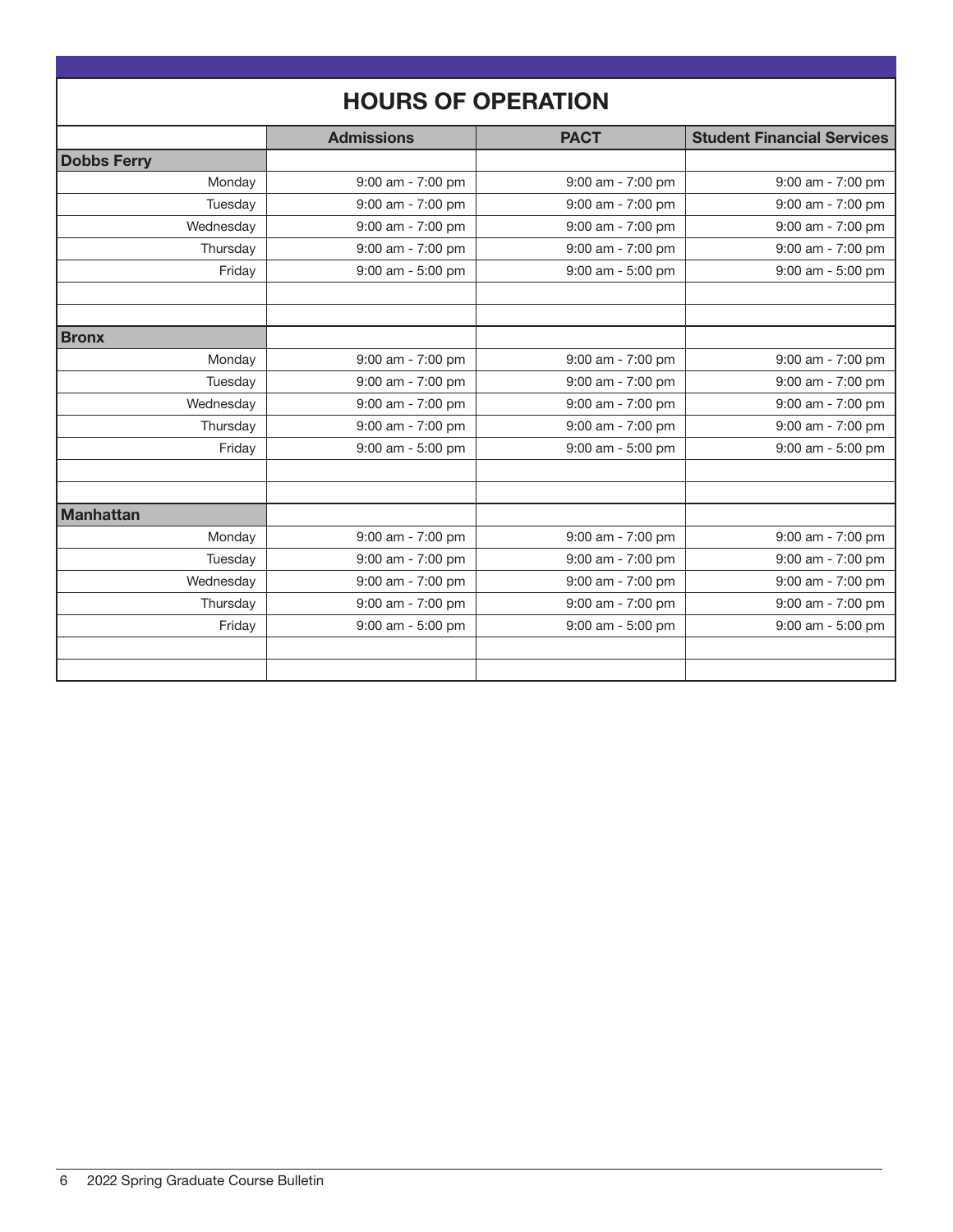# General Information

# Non-Degree Seeking Students

Non-Degree Seeking Students (Non-Matriculating) Students who wish to enroll in courses for college credit on a non-matriculating (non-degree) basis may register for those courses without making a formal application for admission to Mercy College. However, all nonmatriculating students must meet with an admissions counselor to complete a non-degree form and to have the desired courses approved.

Non-matriculated students are not eligible for Federal,

State or Institutional Financial Aid. For payment options or assistance with financial aid requirements, an appointment with a Enrollment Management Staff member is recommended. You are welcome to the Office of Enrollment Management at any of our four campus locations or may phone the Office of Admissions to become a matriculated student at 877-MERCY-GO.

# Financial Assistance

The Office of Enrollment Management communicates with students both via Mercy Connect and via US Mail. Requests for required documentation and financial aid award package notifications are sent as both a targeted email message, and via US Mail. To expedite processes, students are encouraged to login to Mercy Connect weekly to check for these messages. Directions for using Mercy Connect are available in the Mercy Connect Section of this bulletin. Additionally, you are welcome to visit one of our campus Office of Enrollment Management if you need personalized assistance. Finally, you may also contact us by telephone:

| 914-674-7566                                        |
|-----------------------------------------------------|
|                                                     |
| 877-MERCY-GO                                        |
|                                                     |
| <b>Account or Financial Aid status 877-MERCY-GO</b> |
|                                                     |

# Withdrawals and Refunds

Students wishing to withdraw from courses for which they have registered MUST file an official withdrawal. Ceasing to attend classes does not constitute an official withdrawal. If you do not officially withdraw it will result in the issuance of a grade of "FW" which will be calculated into the student's GPA as an "F" and may result in dismissal. In addition this status will be reported to the Office of Enrollment Management and may result in a reevaluation and possibly a reduction of financial aid funds. Notification to the instructor or to any other office does not constitute an official withdrawal. An official withdrawal may be processed in person at any Enrollment Management Office, or via Mercy Connect.

Withdrawal from class(es) does not necessarily entitle a student to a refund of tuition and fees paid, or to a reversal of tuition charged. Refunds will be made in accordance with the refund schedule. The date of withdrawal will be the date the official withdrawal form is entered into the computer, not the last date of class attendance. Students who receive financial aid should contact a Enrollment Management counselor.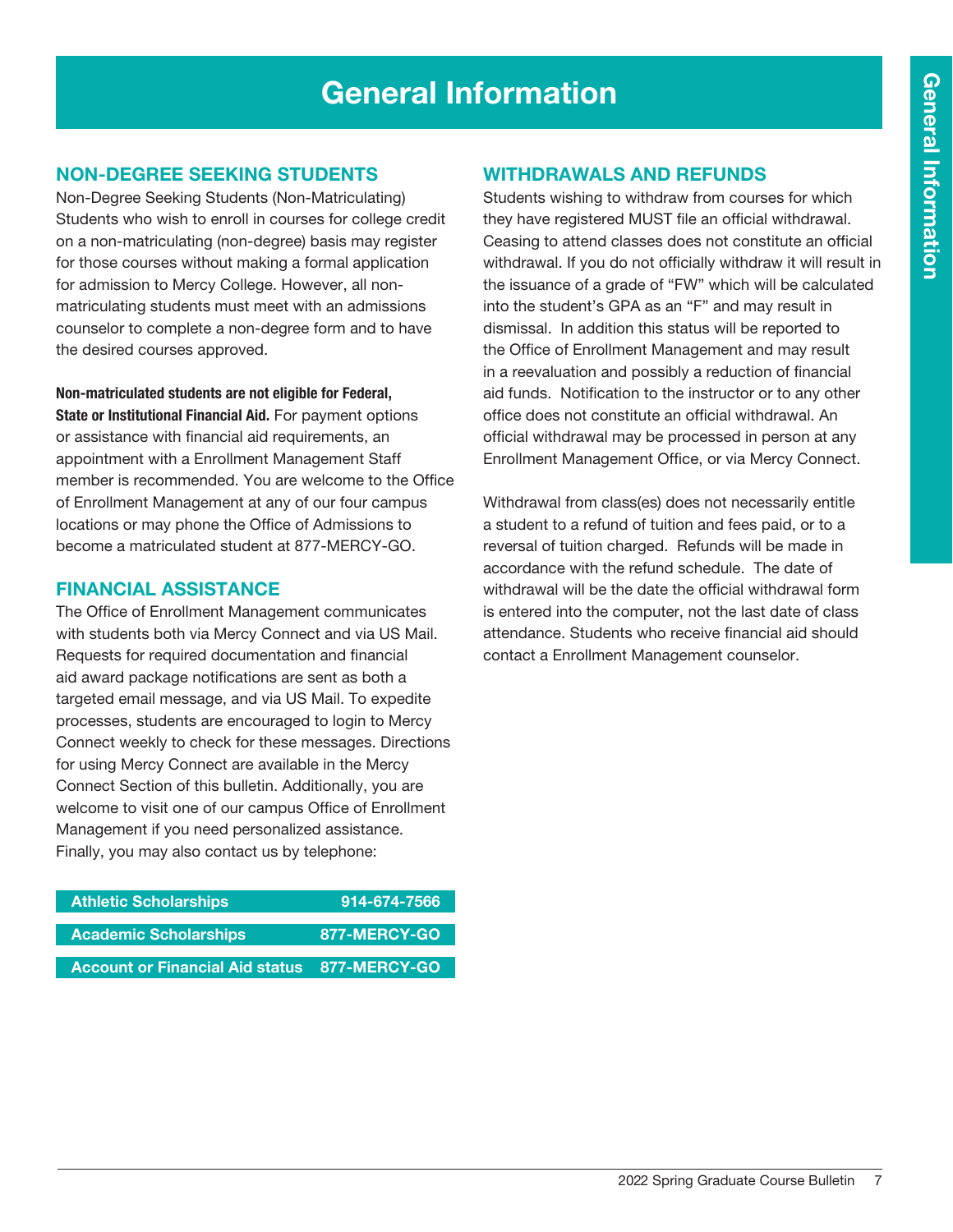# Refund Schedule with Official Withdrawal

(Dates indicate the last day on which the official withdrawal may be processed)

#### GRADUATE PROGRAMS

|               | 100%   | 80%    | 50%    | 0%     |
|---------------|--------|--------|--------|--------|
| <b>TERM A</b> | Jan 25 | Feb 01 | Feb 08 | Feb 09 |
| <b>TERM B</b> | Jan 25 | Feb 01 |        | Feb 02 |
| <b>TERM C</b> | Mar 28 | Apr 04 |        | Apr 05 |
| <b>TERM R</b> | Jan 23 | Jan 30 |        | Jan 31 |
| <b>TERM Q</b> | Feb 28 | Mar 07 |        | Mar 08 |
| <b>TERM V</b> | Jan 29 |        |        | Jan 30 |
| <b>TERM X</b> | Feb 05 |        |        | Feb 06 |

Students that withdraw during any part of the refund period and have deferred payment via third party (whether financial aid, employer, etc) arrangements will be responsible for all tuition and related fees regardless if eligibility of such arrangements for disbursement and/or payment have been established prior to withdrawal.

Credit granted for tuition charged to American Express, Discover, MasterCard or VISA will be credited to the student's Mercy College account.

Refunds will be granted only for credit that appears on the student's account. The processing of refunds from loans, financial aid award, or other third party reimbursement cannot begin prior to the time the College certifies eligibility and/or receives and posts the funds to the student's account. Refund checks are made payable to the student and mailed to the student's home address.

Refunds resulting from a Parent Plus Loan will be made payable to the parent and mail to the parent's address on record.

# Payment Policy and Procedures for all Students

To best serve your financial needs as a student at Mercy College, it is important to familiarize yourself with the College's payment policy. The following is a brief summary of those policies, for further information please refer to our web site or call 1-888-464-6737.

Acceptable payment arrangements must be made three weeks before the first day of each term. Acceptable payment arrangements include payment in full or approved financial aid and a payment plan covering the balance in full. Students who have not made satisfactory payment arrangements will incur monthly late fees, and will have registration/transcript holds placed on their accounts. Prior balances must be paid in full.

# Acceptable Payment Arrangements include:

- Checks and credit cards (American Express, Discover, MasterCard, VISA)
- Official Scholarship Notification
- Company Reimbursement Written authorization on company letterhead, signed by a supervisor, specifying that payment will be made directly to Mercy College
- Employee Reimbursement Tuition Reimbursement Agreement must be signed
- Approved Financial Aid grants and loans
- Payment Plan Agreements Interest-Free Monthly Payment Option Plan
- Nelnet Campus Commerce apply at: mycollegepaymentplan.com/mercycollege or 1-800-609-8056
- *Note: Students eligible for the maximum amount of financial aid and grants are still responsible for the difference between tuition and fee charges and full grant eligibility. A payment plan or supplemental private loan may be required to cover the balance due.*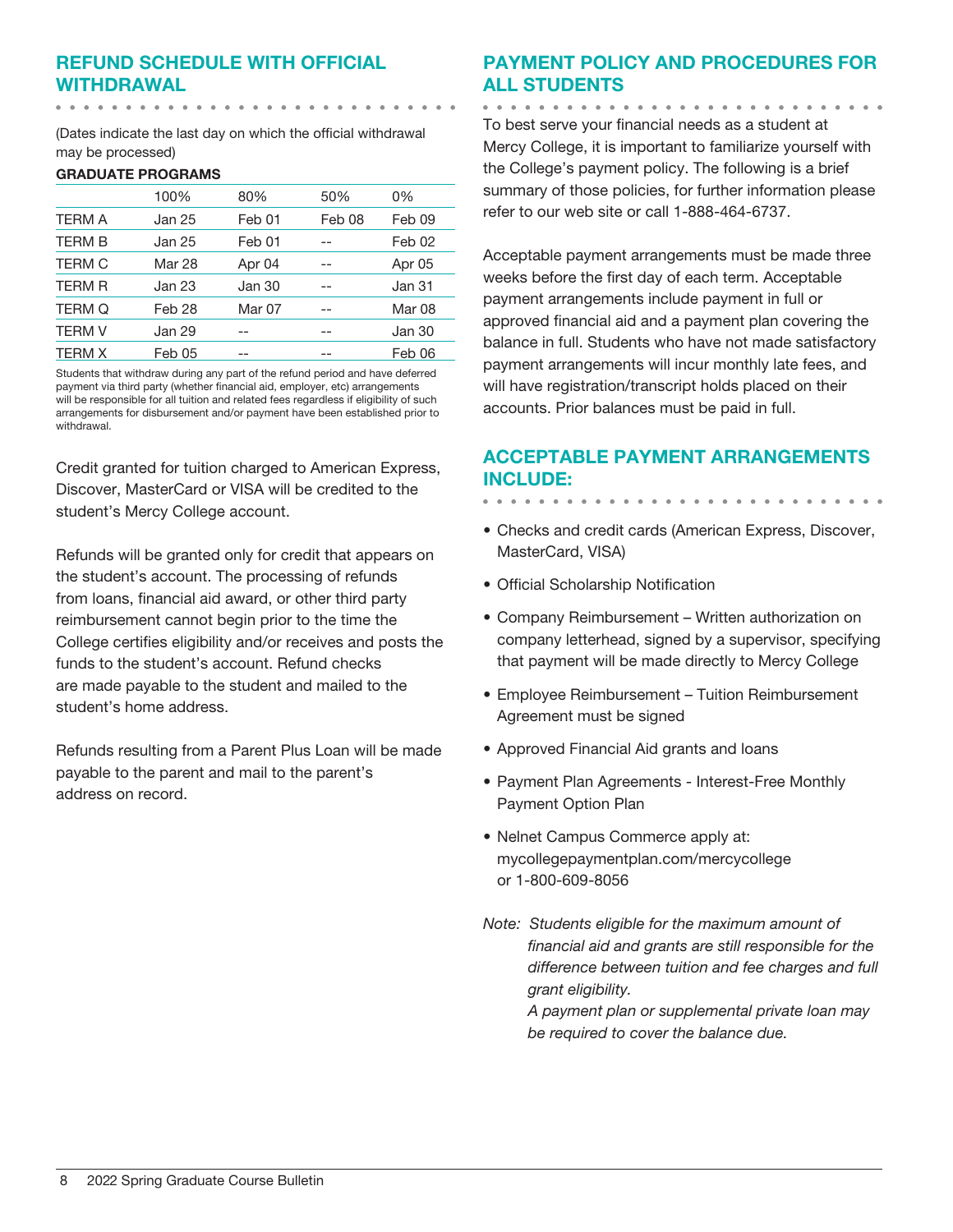# Tuition and Fees for Summer 2021 - Fall 2021 - Spring 2022

| <b>Undergraduate Tuition</b>                                      | Full time (12 credits or more)<br>Part time (less than 12 credits)                                                                                                                                                                                                                                                                                                                                                                                                                                                                                                                                                                | \$<br>\$                                                                                                   | 9,960.00<br>837.00                                                                                                                                                                                                                         | per term<br>per credit                                                                                                                                                                                                                                                                                                                              |
|-------------------------------------------------------------------|-----------------------------------------------------------------------------------------------------------------------------------------------------------------------------------------------------------------------------------------------------------------------------------------------------------------------------------------------------------------------------------------------------------------------------------------------------------------------------------------------------------------------------------------------------------------------------------------------------------------------------------|------------------------------------------------------------------------------------------------------------|--------------------------------------------------------------------------------------------------------------------------------------------------------------------------------------------------------------------------------------------|-----------------------------------------------------------------------------------------------------------------------------------------------------------------------------------------------------------------------------------------------------------------------------------------------------------------------------------------------------|
| <b>Undergraduate Registration Fee</b>                             | 12 credits or more<br>Less than 12 credits                                                                                                                                                                                                                                                                                                                                                                                                                                                                                                                                                                                        | \$<br>\$                                                                                                   | 407.00<br>204.00                                                                                                                                                                                                                           | per term<br>per term                                                                                                                                                                                                                                                                                                                                |
| <b>Undergraduate Program Fees</b><br>(Fall and Spring Terms Only) | Business Honors Program: One-time fee<br><b>Business Technology Fee</b><br>Computer Arts & Technology: greater than 6 credits<br>Computer Arts & Technology: 6 credits or less<br><b>Computer Science</b><br>Cybersecurity<br><b>Information Systems</b><br>Media Studies: greater than 6 credits<br>Media Studies: 6 credits or less<br>Music Industry & Technology: greater than 6 credits<br>Music Industry & Technology: 6 credits or less<br>Nursing Program: 1st year students<br>Nursing Program: 2nd year students<br>Nursing Program: 3rd year students<br>Nursing Program: 4th year students<br>RN to BSN Program       | \$<br>\$\$\$\$\$\$\$\$\$\$<br>\$<br>\$<br>\$<br>\$<br>\$<br>\$                                             | 300.00<br>25.00<br>800.00<br>400.00<br>75.00<br>75.00<br>75.00<br>150.00<br>75.00<br>700.00<br>350.00<br>800.00<br>1,500.00<br>1,500.00<br>1,500.00<br>62.50                                                                               | 1st term<br>per term<br>per term<br>per term<br>per term<br>per term<br>per term<br>per term<br>per term<br>per term<br>per term<br>per term<br>per term<br>per term<br>per term<br>per term                                                                                                                                                        |
| (Fall, Spring and Summer Terms)                                   | Clinical Lab Science: 4th year students                                                                                                                                                                                                                                                                                                                                                                                                                                                                                                                                                                                           | \$                                                                                                         | 300.00                                                                                                                                                                                                                                     | per term                                                                                                                                                                                                                                                                                                                                            |
| <b>Fully Online RN to BSN Program</b>                             | Tuition per credit<br>Registration Fee - 12 credits or more<br>Registration Fee - Less than 12 credits<br>RN to BSN Program                                                                                                                                                                                                                                                                                                                                                                                                                                                                                                       | \$<br>\$<br>\$<br>\$                                                                                       | 460.00<br>407.00<br>204.00<br>62.50                                                                                                                                                                                                        | per credit<br>per term<br>per term<br>per term                                                                                                                                                                                                                                                                                                      |
| <b>ASDBS - 2nd Degree Nursing</b>                                 | Nursing - 2nd Degree ASDBS                                                                                                                                                                                                                                                                                                                                                                                                                                                                                                                                                                                                        | \$                                                                                                         | 1,500.00                                                                                                                                                                                                                                   | per term                                                                                                                                                                                                                                                                                                                                            |
| <b>Graduate Tuition</b>                                           | <b>Business Administration</b><br><b>Communication Disorders</b><br><b>Computer Science</b><br>Counseling<br>Cybersecurity<br>Education<br>English Literature<br><b>Family Nurse Practitioner</b><br><b>Health Services Management</b><br>Human Resource Management<br>Marriage & Family Therapy<br>Mental Health Counseling<br>Nursing<br>Occupational Therapy<br>Organizational Leadership<br>Physical Therapy<br>Physician Assistant Studies<br>Psychology<br><b>Public Accounting</b><br><b>Public Administration</b><br>School Building Leadership<br>School District Leader<br>School Psychology<br>Web Strategy and Design | \$<br>\$<br>\$<br>\$<br>\$<br>\$\$<br>\$<br>\$<br>\$<br>\$<br>\$<br>\$<br>\$<br>\$<br>\$<br>\$<br>\$<br>\$ | 965.00<br>1,038.00<br>943.00<br>943.00<br>965.00<br>943.00<br>943.00<br>943.00<br>943.00<br>965.00<br>943.00<br>943.00<br>943.00<br>1,038.00<br>965.00<br>1,038.00<br>1,084.00<br>943.00<br>965.00<br>943.00<br>943.00<br>943.00<br>943.00 | per credit<br>per credit<br>per credit<br>per credit<br>per credit<br>per credit<br>per credit<br>per credit<br>per credit<br>per credit<br>per credit<br>per credit<br>per credit<br>per credit<br>per credit<br>per credit<br>per credit<br>per credit<br>per credit<br>per credit<br>per credit<br>per credit<br>per credit<br>965.00 per credit |
| <b>Graduate Registration Fee</b>                                  | 12 credits or more<br>Less than 12 credits                                                                                                                                                                                                                                                                                                                                                                                                                                                                                                                                                                                        | \$<br>\$                                                                                                   | 407.00<br>204.00                                                                                                                                                                                                                           | per term<br>per term                                                                                                                                                                                                                                                                                                                                |
| <b>Graduate Program Fees</b>                                      | <b>Business Technology Fee</b><br><b>Graduate Nursing</b><br>Physician Assistant - 1st year students<br>Physician Assistant - Final program year<br><b>Physical Therapy</b><br>Occupational Therapy - 1st year students<br>Occupational Therapy - 2nd year students<br><b>Communication Disorders</b>                                                                                                                                                                                                                                                                                                                             | \$<br>\$<br>\$<br>\$<br>\$<br>\$<br>\$<br>\$                                                               | 25.00<br>325.00<br>300.00<br>275.00<br>150.00<br>330.00<br>200.00<br>250.00                                                                                                                                                                | per term<br>per term<br>per term<br>per term<br>per term<br>per term<br>per term<br>per term                                                                                                                                                                                                                                                        |
| <b>Transcript Fee</b>                                             | <b>Official Transcript</b><br><b>Unofficial Transcript</b>                                                                                                                                                                                                                                                                                                                                                                                                                                                                                                                                                                        | \$                                                                                                         | Free<br>5.00                                                                                                                                                                                                                               | per copy                                                                                                                                                                                                                                                                                                                                            |
| <b>International Student Fee</b>                                  | <b>First Time Enrolled Fee</b>                                                                                                                                                                                                                                                                                                                                                                                                                                                                                                                                                                                                    | \$                                                                                                         | 450.00                                                                                                                                                                                                                                     | per program                                                                                                                                                                                                                                                                                                                                         |
| <b>Application Fee</b>                                            | Undergraduate<br>Graduate<br>Graduate-OT/PT/OM Programs                                                                                                                                                                                                                                                                                                                                                                                                                                                                                                                                                                           | \$<br>\$<br>\$                                                                                             | 40.00<br>40.00<br>62.00                                                                                                                                                                                                                    |                                                                                                                                                                                                                                                                                                                                                     |
| <b>Audit Fee</b>                                                  |                                                                                                                                                                                                                                                                                                                                                                                                                                                                                                                                                                                                                                   |                                                                                                            | 50% of tuition                                                                                                                                                                                                                             |                                                                                                                                                                                                                                                                                                                                                     |
| <b>Late Payment Fee</b>                                           | For each late payment                                                                                                                                                                                                                                                                                                                                                                                                                                                                                                                                                                                                             | \$                                                                                                         | 100.00                                                                                                                                                                                                                                     | each                                                                                                                                                                                                                                                                                                                                                |
| <b>Late Registration Fee</b>                                      |                                                                                                                                                                                                                                                                                                                                                                                                                                                                                                                                                                                                                                   | \$                                                                                                         | 100.00                                                                                                                                                                                                                                     | each                                                                                                                                                                                                                                                                                                                                                |
| <b>Returned Check Fee</b>                                         |                                                                                                                                                                                                                                                                                                                                                                                                                                                                                                                                                                                                                                   | \$                                                                                                         | 20.00                                                                                                                                                                                                                                      | each                                                                                                                                                                                                                                                                                                                                                |

#### All fees are non-refundable and subject to change without prior notice.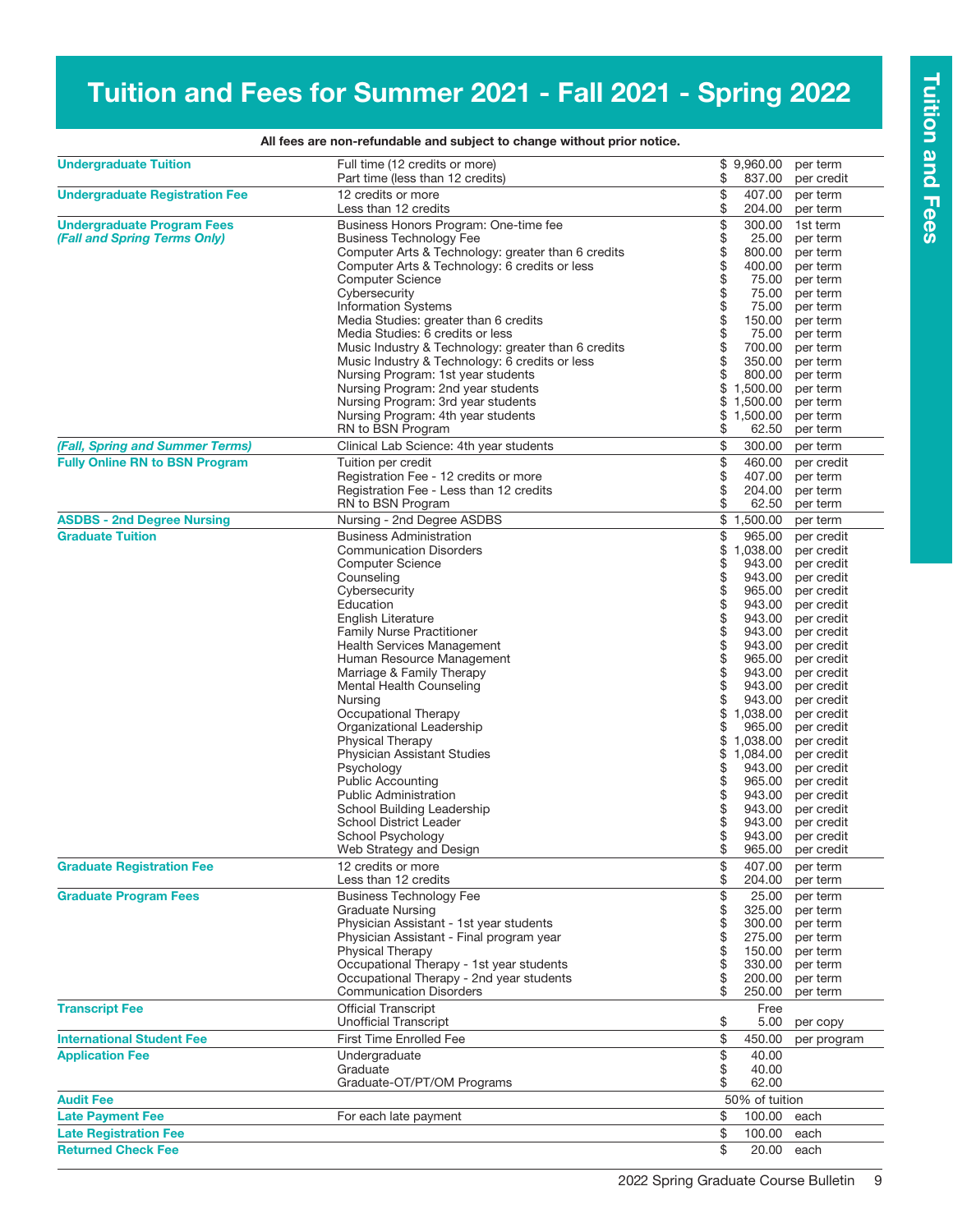# Course Fees for Summer 2021 - Fall 2021 - Spring 2022

| <b>Undergraduate Fees</b>           |                                                                                     |                             |
|-------------------------------------|-------------------------------------------------------------------------------------|-----------------------------|
| <b>Course</b>                       | <b>Title Fee</b>                                                                    |                             |
| ACCT 261                            | Computer App for Accountants                                                        | \$<br>85.00                 |
| <b>BIOL 275</b>                     | Cell Biology                                                                        | \$150.00                    |
| <b>BIOL 370</b><br><b>BIOL 355</b>  | Biology Research I                                                                  | \$150.00<br>\$              |
| <b>BIOL 360</b>                     | Molecular Biology of the Cell<br>Genetics                                           | 150.00<br>\$150.00          |
| <b>BIOL 366</b>                     | Developmental Biology                                                               | 150.00<br>\$                |
| BIOL 130A                           | Hum Anatomy & Physio I Lab                                                          | \$<br>80.00                 |
| BIOL 131A                           | Hum Anatomy & Physio II Lab                                                         | \$<br>80.00                 |
| <b>BIOL 160</b>                     | General Biology I                                                                   | \$<br>40.00                 |
| BIOL 160A                           | General Biology I Lab                                                               | \$<br>80.00                 |
| <b>BIOL 161A</b>                    | General Biology II Lab                                                              | \$<br>80.00                 |
| <b>BIOL 244</b>                     | Microbiome                                                                          | \$<br>150.00                |
| <b>BIOL 265</b><br><b>BIOL 265A</b> | Microbiology Lecture<br>Microbiology Lab                                            | \$<br>80.00<br>\$<br>150.00 |
| <b>BIOL 252</b>                     | <b>Plant Biology</b>                                                                | \$<br>80.00                 |
| <b>BIOL 440</b>                     | Advanced Research                                                                   | \$150.00                    |
| <b>BIOL 424</b>                     | Neurobiology                                                                        | \$150.00                    |
| <b>BIOL 460</b>                     | Capstone Research in Biology                                                        | \$150.00                    |
| <b>CHEM 354</b>                     | Biochemistry                                                                        | 150.00<br>\$                |
| <b>CHEM 140</b>                     | General, Organic and Biochemistry                                                   | \$<br>90.00                 |
| CHEM 140A<br>CHEM 160               | General, Organic and Biochemistry<br>General Chemistry I                            | \$<br>90.00<br>\$<br>43.00  |
| CHEM 160A                           | General Chemistry I Lab                                                             | \$<br>80.00                 |
| <b>CHEM 161</b>                     | General Chemistry II                                                                | \$<br>43.00                 |
| CHEM 161A                           | General Chemistry II Lab                                                            | \$<br>80.00                 |
| <b>CHEM 260</b>                     | Organic Chemistry I                                                                 | \$<br>43.00                 |
| CHEM 260A                           | Organic Chemistry I Lab                                                             | \$<br>80.00                 |
| <b>CHEM 261</b>                     | Organic Chemistry II                                                                | \$<br>43.00                 |
| CHEM 261A                           | Organic Chemistry II Lab                                                            | 80.00<br>\$                 |
| <b>CHEM 354</b><br>CLSC 410A        | Biochemistry<br>Hematology Lab                                                      | \$<br>150.00<br>80.00<br>\$ |
| CLSC 415A                           | Diagnostic Microbiology I Lab                                                       | \$<br>80.00                 |
| CLSC 420A                           | Clinical Chemistry I Lab                                                            | \$<br>80.00                 |
| CLSC 430A                           | Immunohematology I Lab                                                              | \$<br>80.00                 |
| <b>CMDS 498</b>                     | <b>Clinical Process III</b>                                                         | \$<br>105.00                |
| <b>EXSC 209</b>                     | First Aid Emergency Care and Personal Safety                                        | \$<br>60.00                 |
| EXSC 460A                           | <b>Exercise Physiology</b>                                                          | \$125.00                    |
| EXSC 490A<br><b>EXSC 493</b>        | <b>Exercise Testing and Prescription</b><br>Resources for the Exercise Physiologist | 125.00<br>\$<br>\$350.00    |
| <b>HLSC 209</b>                     | First Aid Emergency Care and Personal Safety                                        | \$<br>60.00                 |
| HLSC 303A                           | Hum Anatomy w/Cadaver Lab                                                           | \$375.00                    |
| <b>HLSC 314</b>                     | Clinical Kinesiology and Applied Physics                                            | \$200.00                    |
| <b>HLSC 410</b>                     | Applied Neurosci/Rehab Prof                                                         | \$200.00                    |
| <b>LAWS 220</b>                     | Art of Legal Reasoning                                                              | \$105.00                    |
| LAWS/POLS 361                       | <b>Constitutional Law Policy</b>                                                    | \$105.00                    |
| <b>MATH 115</b><br><b>MATH 116</b>  | Math for Liberal Arts<br>College Algebra                                            | \$120.00<br>\$120.00        |
| <b>MGMT 255</b>                     | Info Systems for Mgmnt                                                              | \$<br>85.00                 |
| <u>NURS 401</u>                     | <b>Community Health Nursing</b>                                                     | \$ 130.00                   |
| OCTR 209                            | <b>Advanced Clinical Ed</b>                                                         | \$275.00                    |
| OCTR 210                            | Advanced Clinical Ed                                                                | \$275.00                    |
| OCTR 214                            | <b>Adulthood and Maturity</b>                                                       | \$300.00                    |
| OCTR 260                            | OT Practice Assistant and Child Adol                                                | \$300.00                    |
| <b>PARA 206</b><br><b>PARA 300</b>  | Substantive Law/Document Draft<br>Legal Research/Writing II                         | \$105.00<br>\$105.00        |
| <b>PARA 302</b>                     | Litigation                                                                          | \$105.00                    |
| <b>PARA 400</b>                     | Law Office Management                                                               | \$105.00                    |
| <b>PARA 410</b>                     | Advanced Seminar Para Studies                                                       | \$105.00                    |
| <b>PHYS 160</b>                     | Physics for Life Science I                                                          | 80.00<br>\$                 |
| <b>PHYS 161</b>                     | Physics for Life Science II                                                         | \$<br>80.00                 |
| <b>VETC 101</b>                     | Introduction to Veterinary Science                                                  | \$<br>80.00                 |
| VETC 256A<br><b>VETC 258</b>        | Anatomy of Domestic Animals<br>Animal Handling & Restraint                          | \$240.00<br>\$180.00        |
| VETC 306A                           | <b>Clinical Laboratory Techniques</b>                                               | \$160.00                    |
| VETC 350A                           | <b>Clinical Nursing</b>                                                             | \$560.00                    |
| <b>VETC 360</b>                     | Fundamentals Animal Research                                                        | \$775.00                    |
| <b>VETC 496</b>                     | Externship II                                                                       | \$150.00                    |
| <b>Graduate Fees</b>                |                                                                                     |                             |
| <b>Course</b>                       | <b>Title Fee</b>                                                                    |                             |
| <b>CNSL 687</b>                     | Counseling/Mental Health Counseling                                                 | \$240.00                    |
| <b>CNSL 655</b><br><b>NURS 700</b>  | Counseling & Applications II<br>Nurse ED or ADM Practicum                           | \$150.00<br>\$130.00        |
| <b>NURS 771</b>                     | Nurs Clinical 1                                                                     | \$130.00                    |
| PHAS 500A                           | Gross Anatomy                                                                       | \$375.00                    |
| <b>PHTR 507</b>                     | Gross Anatomy Lab                                                                   | \$375.00                    |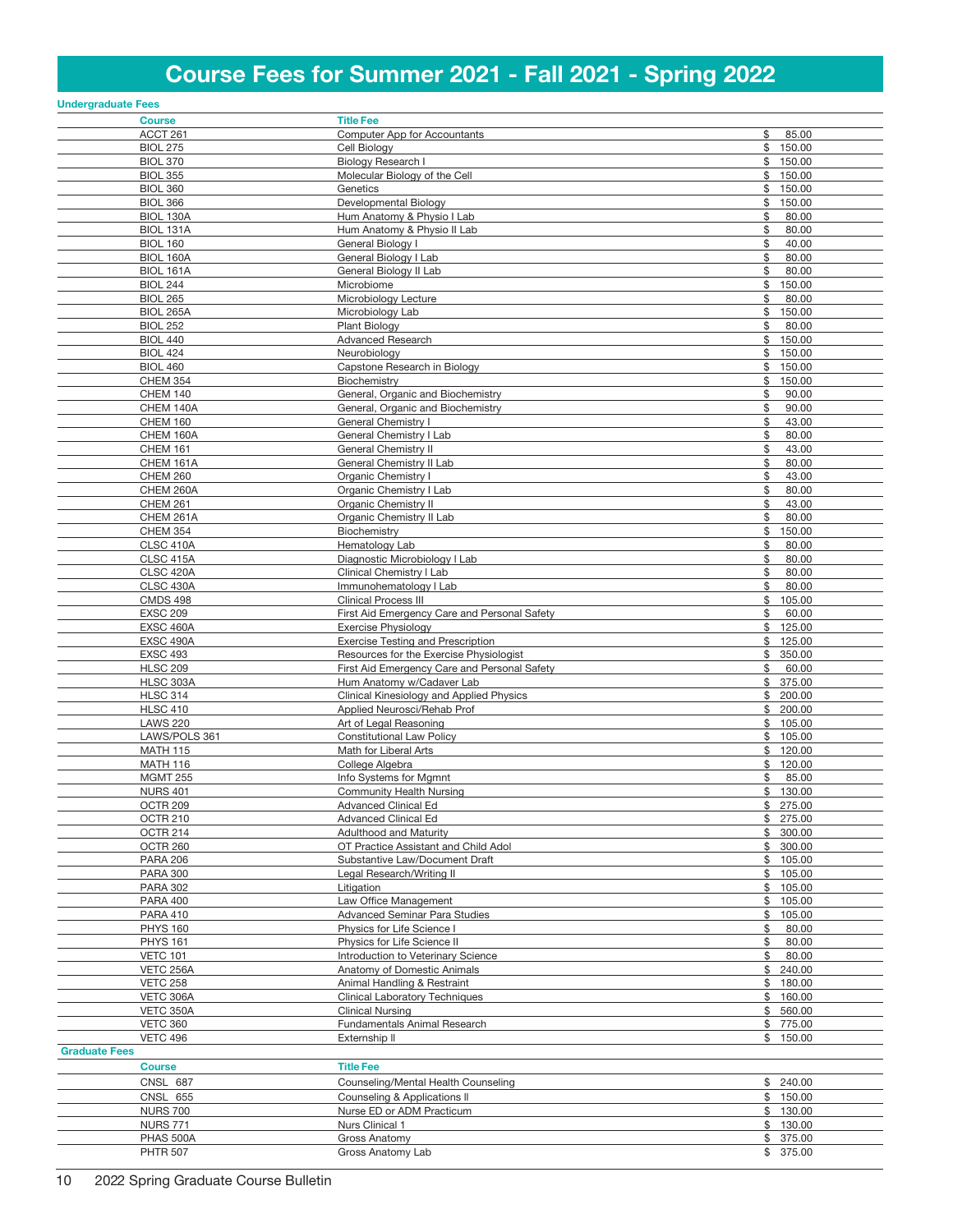All students enrolling for six or more credits must be in full compliance with the New York State Immunization law, and will not be permitted to register for classes without proof of one MMR and submission of a completed meningitis form. The remaining documentation must be submitted within 30 days of the start of the semester. If the documentation is not submitted, the student will not be allowed to continue attending classes and will be dropped from his/her courses without refund (full tuition liability). Students will not be permitted to register for in-person classes without proof of full-vaccination for COVID-19 (i.e. 2 weeks after their second dose in a 2-dose series, such as Pfizer or Moderna, or 2 weeks after a single dose vaccine, such as Johnson & Johnson's Janssen vaccine). For COVID-19 vaccination requirements and policies, students must refer to the College's COVID-19 Vaccination Policy online at: www.mercy.edu/media/covid-vaccine-policy-10121

There are several ways to comply with the immunization requirements:

# MENINGOCOCCAL MENINGITIS

The New York Public Health Law requires that colleges distribute information about Meningococcal Meningitis disease and vaccination to *all* students registered for six or more credits. Students are required to decide whether or not to be immunized for Meningitis and to submit a form that formally confirms their decision. The completed form can be submitted electronically to the Office of the Registrar at https://mercy.formstack. com/forms/meningitis form or is available on Mercy Connect on the student tab under Immunization. The form or vaccine records can additionally be emailed to Registrar@mercy.edu or faxed to 914-674-7516.

# MEASLES, MUMPS, AND RUBELLA (MMR)

The New York Public Health Law requires that all college students born after December 31, 1956 who are taking six or more credits in a semester provide a certificate documenting immunity to measles, mumps, and rubella (MMR) before their first term of study.

## Measles: Two doses are required.

1<sup>st</sup> Dose administered after the age of 12 months. 2<sup>nd</sup> Dose administered more than 30 days after the first dose and after the age of 15 months. In the alternative, the student can present medical proof of the disease or laboratory proof of immunity (student must submit a copy of the lab report).

#### Mumps: One Dose

One dose administered after the age of 12 months or laboratory proof of immunity (student must submit a copy of the lab report).

## Rubella: One Dose

One dose administered after the age of 12 months or laboratory proof of immunity (student must submit a copy of the lab report).

The MMR combined vaccination fulfills the requirement for one dose of measles, one mumps, and one rubella immunization; however, a second measles vaccine, administered at least 30 days after the first dose, is required. Because the combined vaccine was not available in the United States before January 1, 1972, no MMR immunizations administered before that date are acceptable for US students.

For more information about immunization, please contact your doctor or the NYS Department of Health website at www.health.state.ny.us

# SUBMIT IMMUNIZATION RECORDS

To be fully compliant with both Immunization requirements, documentation must be received within 30 days of the start of the term.

- 1. Immunization vaccine records, including for the COVID-19 vaccine can be uploaded electronically to https://mercy.edu/covid-19-student-vaccinationform or submitted on Mercy Connect on the student tab under Immunization. Vaccine records can be emailed to Registrar@mercy.edu or faxed to 914-674-7516, but for secure receipt and processing we encourage direct upload on the provided link or on Mercy Connect.
- 2. The Meningococcal Meningitis Vaccination form can be submitted electronically to the Office of the Registrar at https://mercy.formstack.com/forms/meningitis form or is available on Mercy Connect on the student tab under Immunization. The form or vaccine records can additionally be emailed to Registrar@mercy.edu or faxed to 914-674-7516, but for secure receipt and processing we encourage direct upload on the provide link or on Mercy Connect.